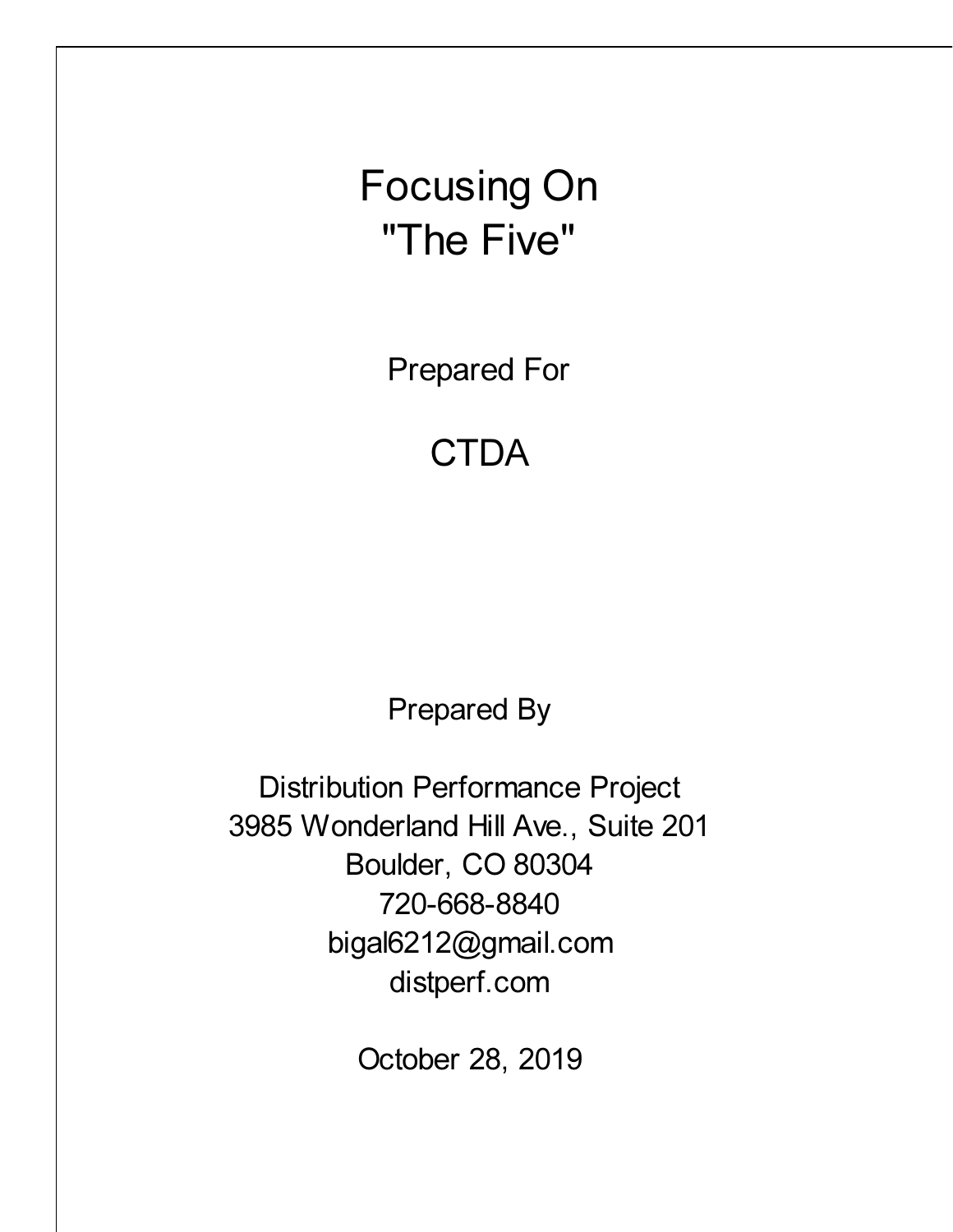

|                            | <b>Dollars</b> | Percent     |
|----------------------------|----------------|-------------|
| <b>Net Sales</b>           | 20,000,000     | 100.0       |
| Cost of Goods Sold         | 13,000,000     | 65.0        |
| Gross Margin               | 7,000,000      | 35.0        |
| Payroll and Fringes        | 3,400,000      | 17.0        |
| All Other Expenses         | 3,300,000      | <u>16.5</u> |
| <b>Total Expenses</b>      | 6,700,000      | 33.5        |
| <b>Profit Before Taxes</b> | 300,000        |             |
| <b>Fixed Expenses</b>      | 5,700,000      |             |
| Variable Expenses          | 1,000,000      | 5.0         |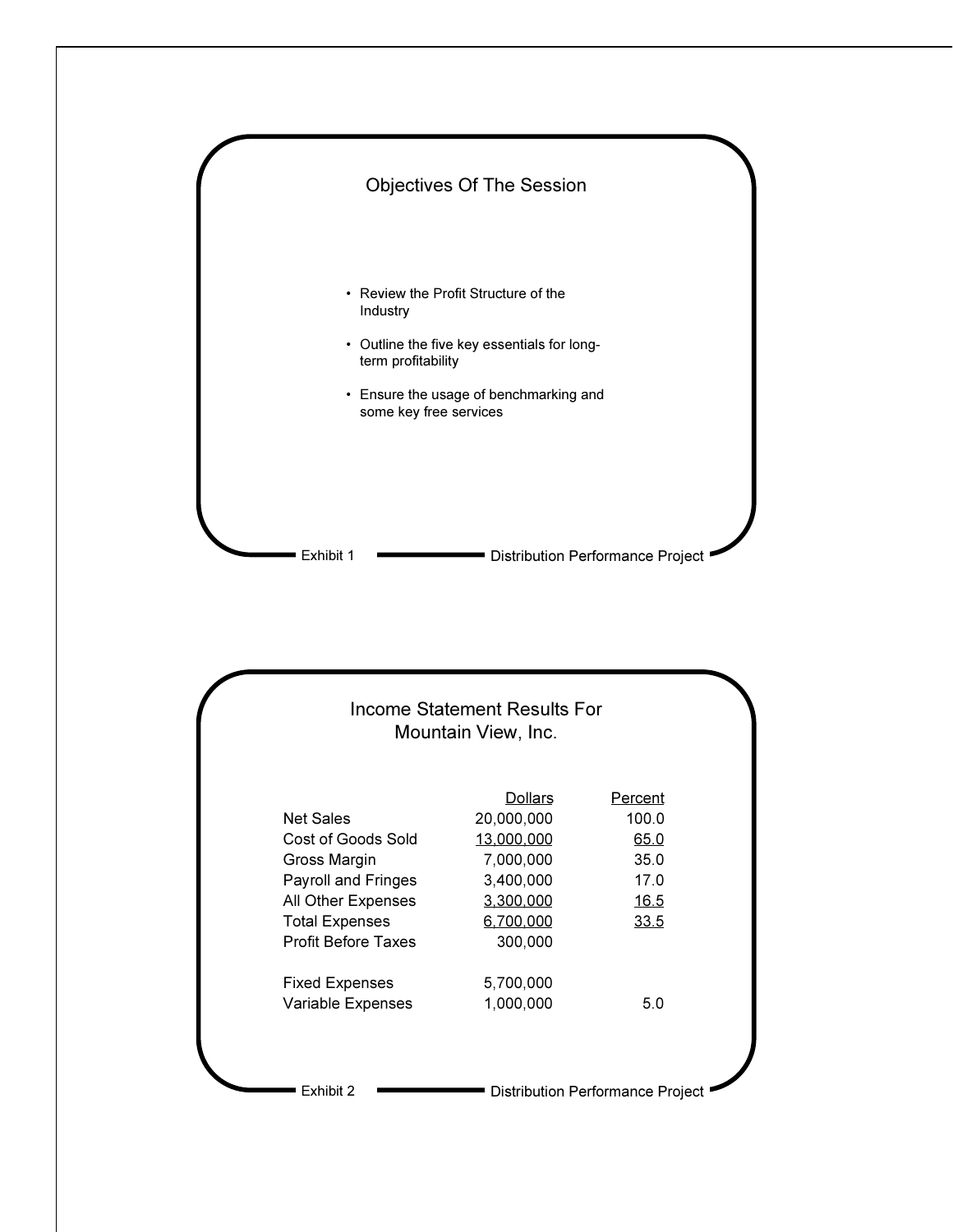

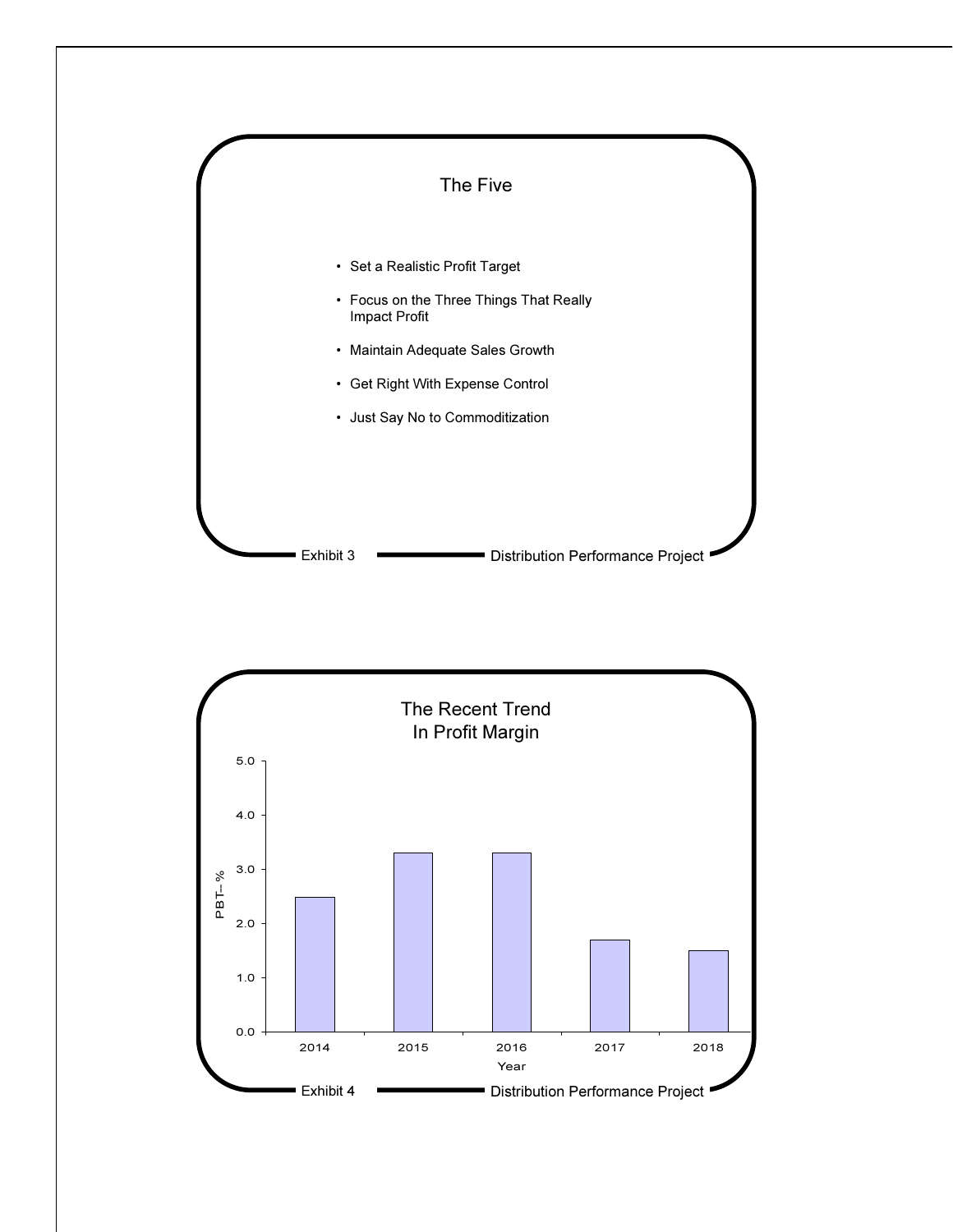

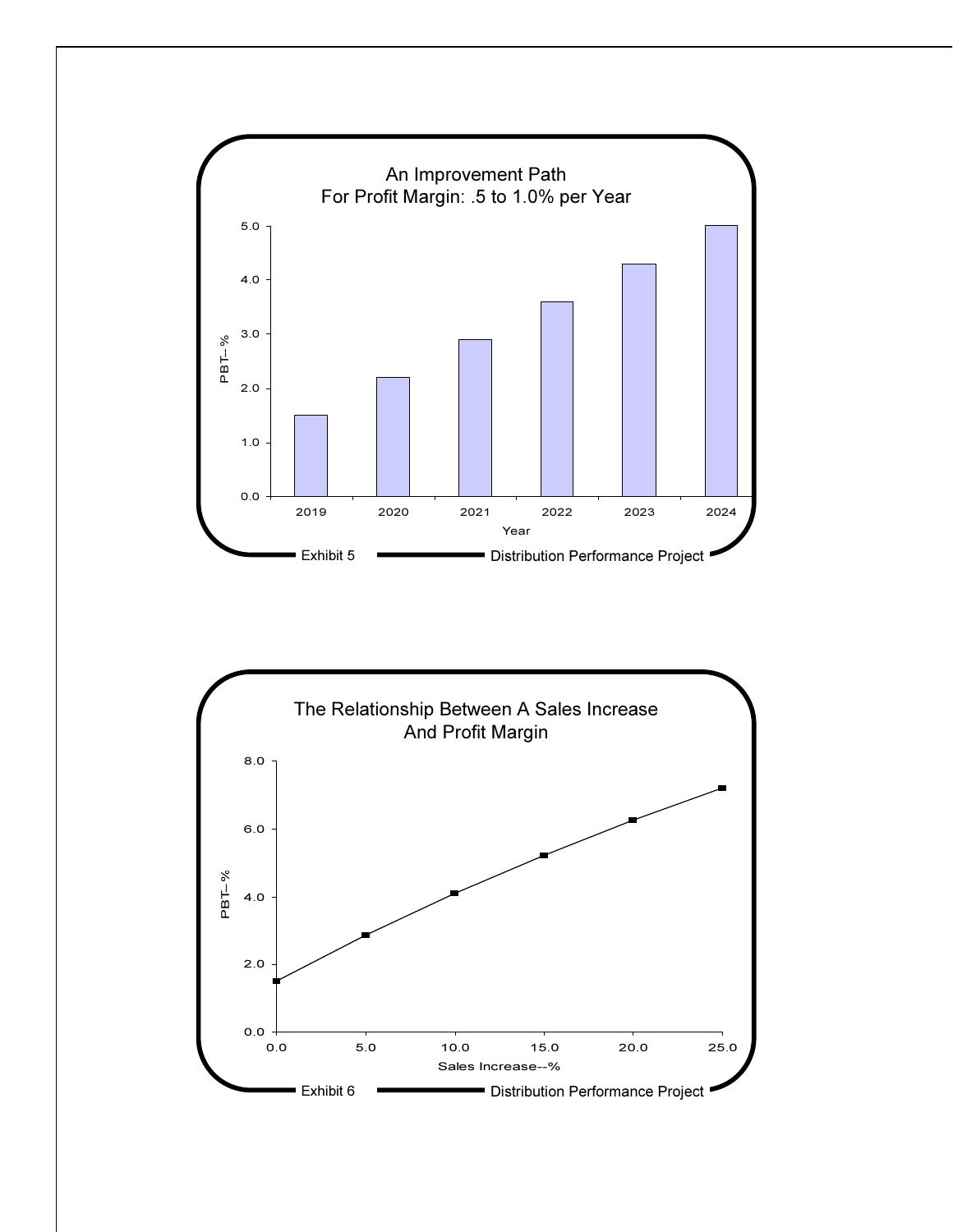

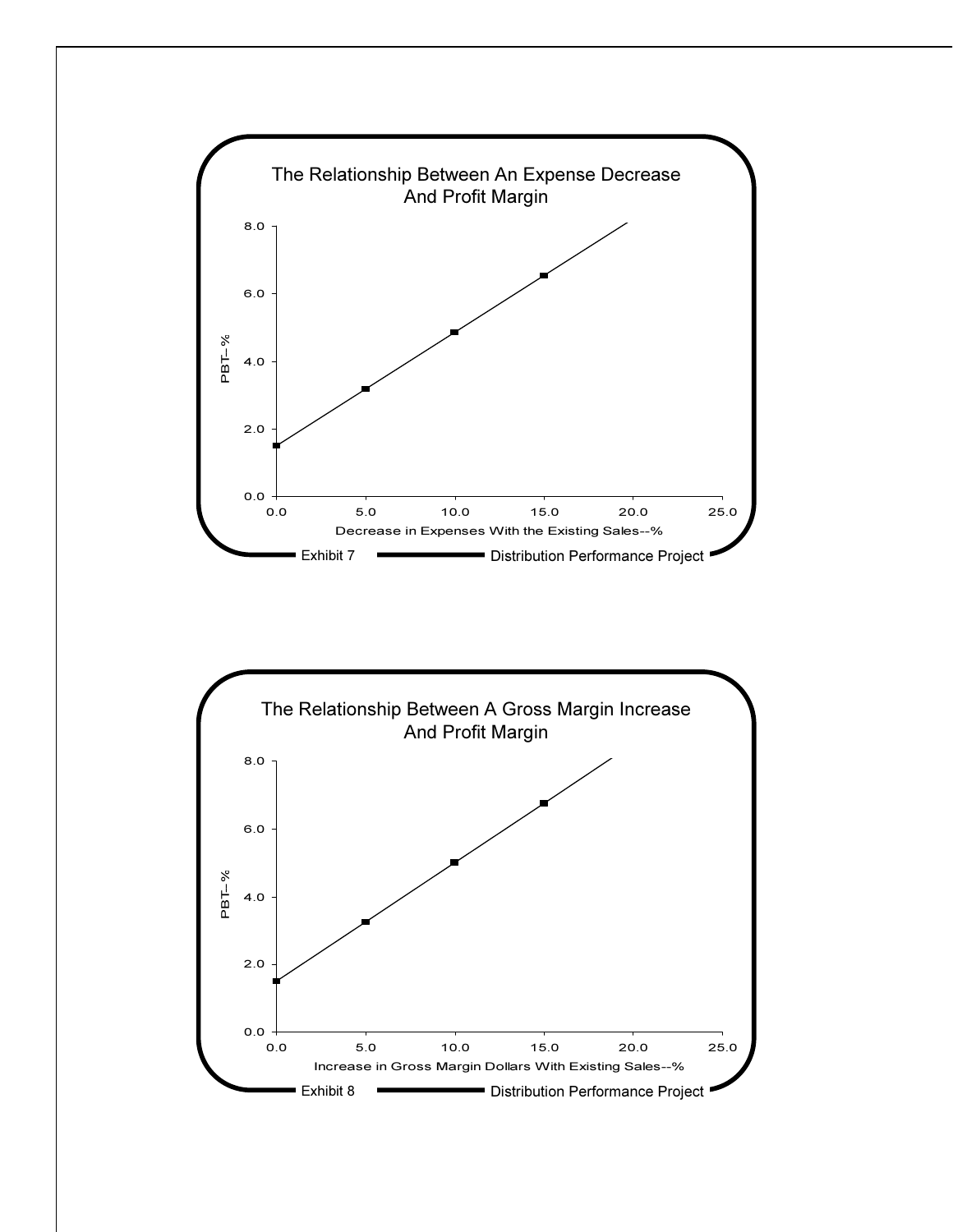

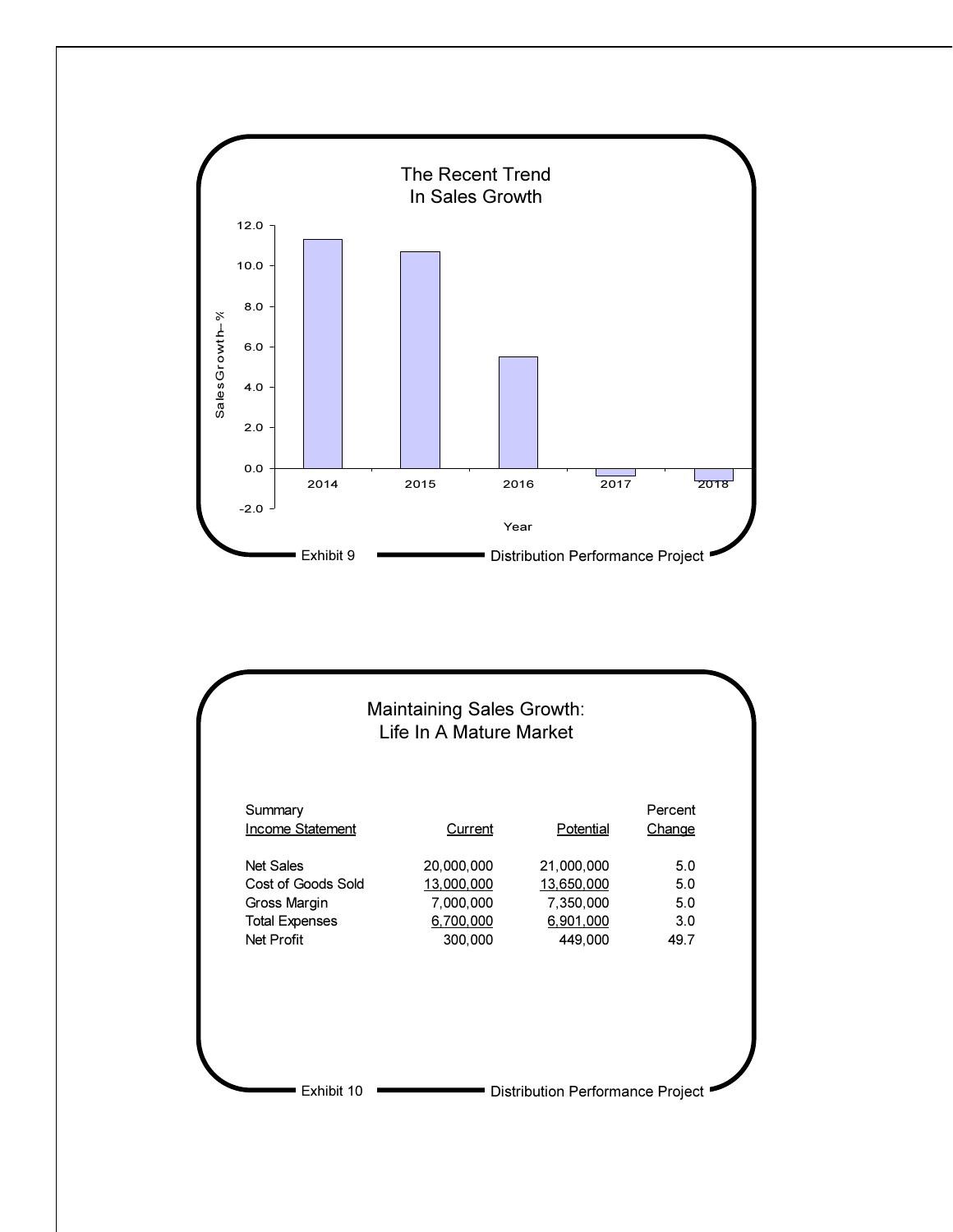

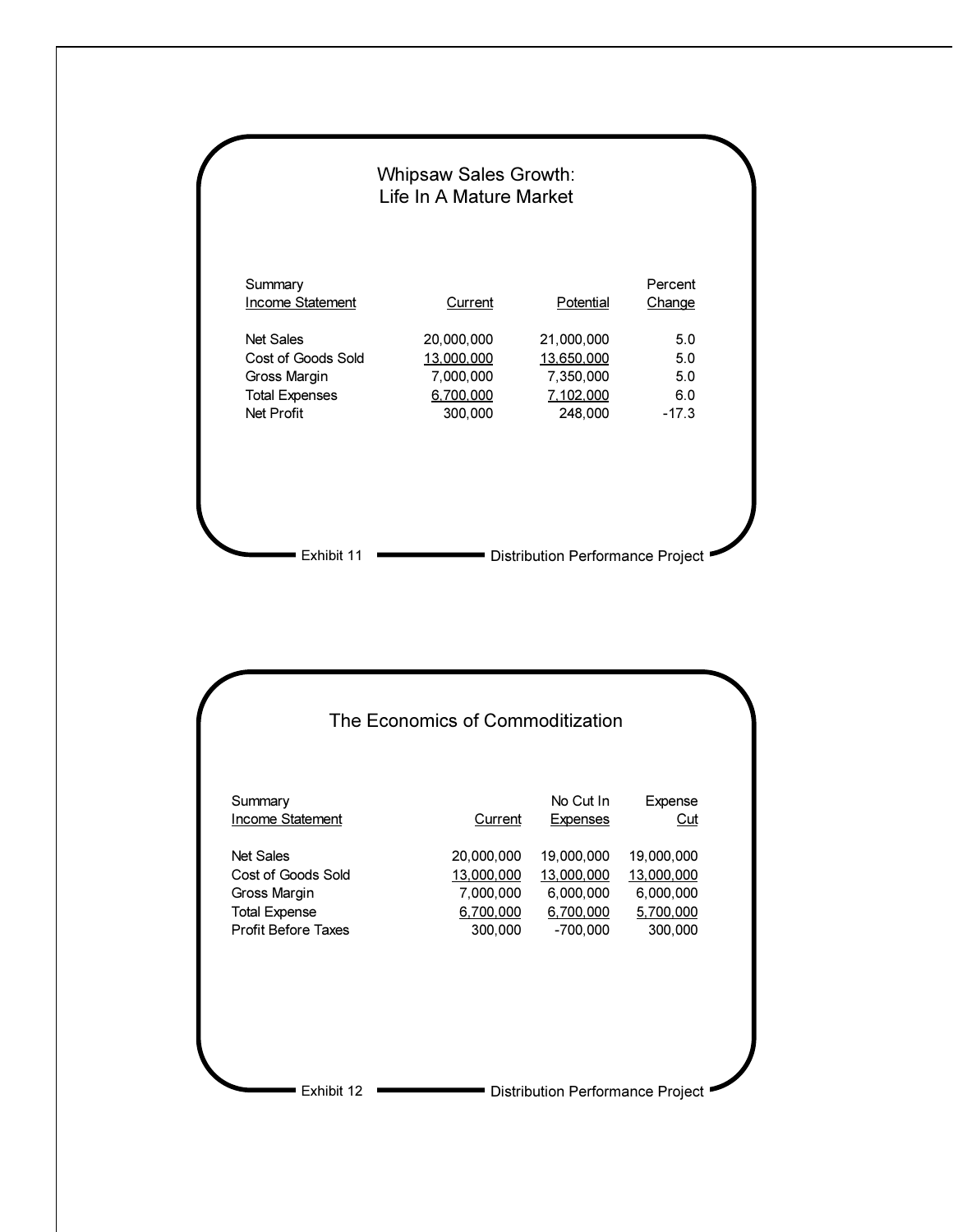| Improving The Gross Margin Percentage<br>By Either Buying Or Pricing |            |                                         |            |  |  |
|----------------------------------------------------------------------|------------|-----------------------------------------|------------|--|--|
| Summary                                                              |            | <b>Buying</b>                           | Pricing    |  |  |
| Income Statement                                                     | Current    | Potential                               | Potential  |  |  |
| Gross Margin--%                                                      | 35.0       | 35.5                                    | 35.5       |  |  |
| <b>Net Sales</b>                                                     | 20,000,000 | 20,000,000                              | 20,155,039 |  |  |
| Cost of Goods Sold                                                   | 13,000,000 | 12,900,000                              | 13,000,000 |  |  |
| Gross Margin                                                         | 7,000,000  | 7,100,000                               | 7,155,039  |  |  |
| Variable Expenses                                                    | 1,000,000  | 1,000,000                               | 1,007,752  |  |  |
| <b>Fixed Expenses</b>                                                | 5,700,000  | 5,700,000                               | 5,700,000  |  |  |
| <b>Total Expense</b>                                                 | 6,700,000  | 6,700,000                               | 6,707,752  |  |  |
| <b>Profit Before Taxes</b>                                           | 300,000    | 400,000                                 |            |  |  |
| <b>Fxhibit 13</b>                                                    |            | <b>Distribution Performance Project</b> |            |  |  |

| Summary               |            | Dollar     | Percent     |
|-----------------------|------------|------------|-------------|
| Income Statement      | Current    | For Dollar | For Percent |
| <b>Net Sales</b>      | 20,000,000 | 20,650,000 | 21,000,000  |
| Cost of Goods Sold    | 13,000,000 | 13,650,000 | 13,650,000  |
| Gross Margin          | 7,000,000  | 7,000,000  | 7,350,000   |
| <b>Fixed Expenses</b> | 5,700,000  | 5,700,000  | 5,700,000   |
| Variable Expenses     | 1,000,000  | 1,032,500  | 1,050,000   |
| <b>Total Expenses</b> | 6,700,000  | 6,732,500  | 6,750,000   |
| <b>Net Profit</b>     | 300,000    | 267,500    |             |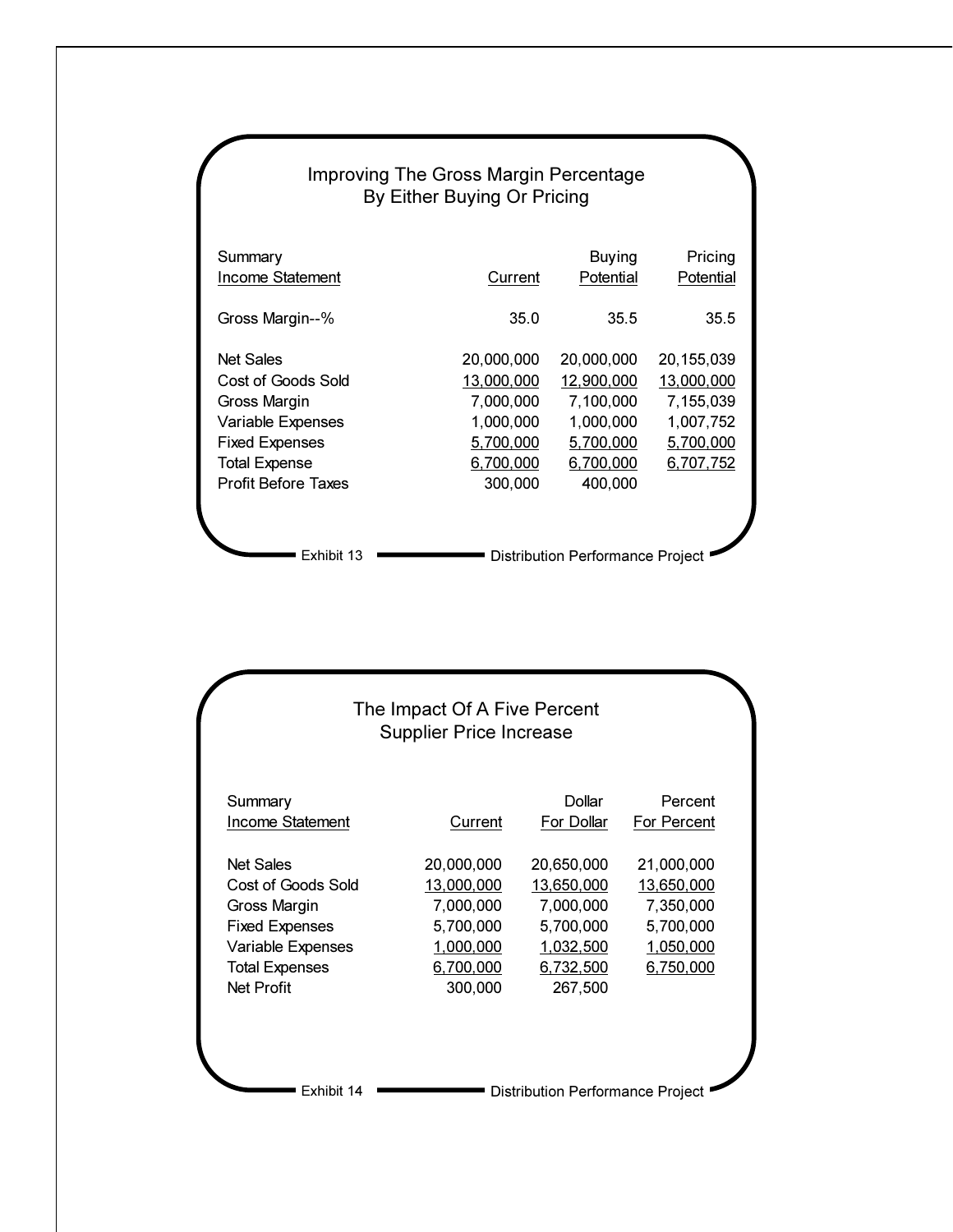

| The Impact Of Making       |                                         |             |            |  |  |  |
|----------------------------|-----------------------------------------|-------------|------------|--|--|--|
| The Mandated Changes       |                                         |             |            |  |  |  |
|                            | 2019                                    | 2020        | 2024       |  |  |  |
| <b>Net Sales</b>           | 20,000,000                              | 21,000,000  | 25,525,631 |  |  |  |
| Cost of Goods Sold         | 13,000,000                              | 13,608,000  | 16,336,404 |  |  |  |
| Gross Margin               | 7,000,000                               | 7,392,000   | 9,189,227  |  |  |  |
| <b>Payroll and Fringes</b> | 3,400,000                               | 3,502,000   | 3,941,532  |  |  |  |
| All Other Expenses         | 3,300,000                               | 3,423,000   | 3,956,473  |  |  |  |
| <b>Total Expenses</b>      | 6,700,000                               | 6,925,000   | 7,898,005  |  |  |  |
| <b>Profit Before Taxes</b> | 300,000                                 | 467,000     | 1,291,223  |  |  |  |
|                            |                                         |             |            |  |  |  |
| <b>Net Sales</b>           | 100.0                                   | 100.0       | 100.0      |  |  |  |
| Cost of Goods Sold         | 65.0                                    | 64.8        | 64.0       |  |  |  |
| Gross Margin               | 35.0                                    | 35.2        | 36.0       |  |  |  |
| Payroll and Fringes        | 17.0                                    | 16.7        | 15.4       |  |  |  |
| All Other Expenses         | <u>16.5</u>                             | <u>16.3</u> | 15.5       |  |  |  |
| <b>Total Expenses</b>      | 33.5                                    | 33.0        | 30.9       |  |  |  |
| <b>Profit Before Taxes</b> | 1.5                                     | 2.2         |            |  |  |  |
| Exhibit 16                 | <b>Distribution Performance Project</b> |             |            |  |  |  |